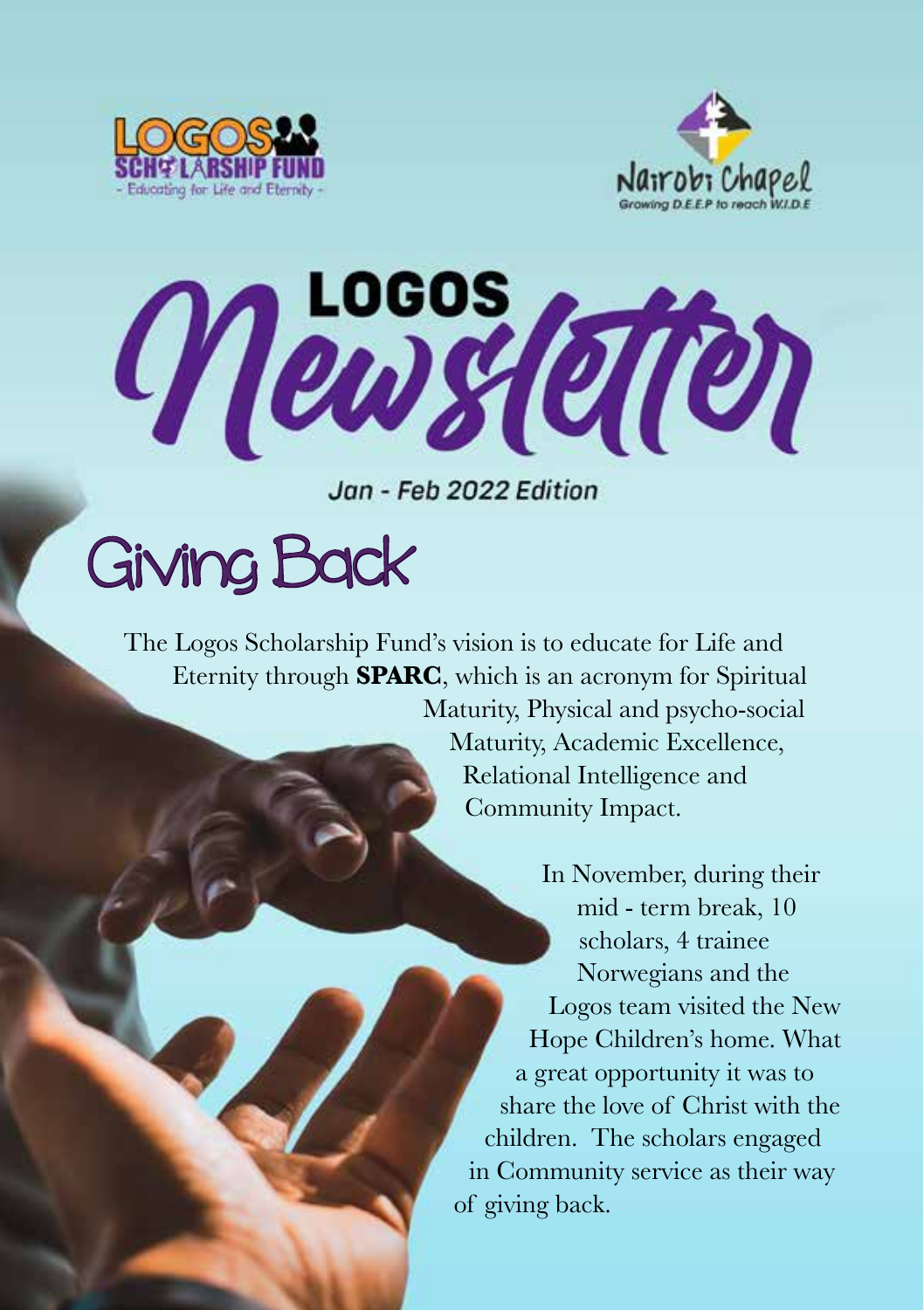

# New Hope Children's Home

New Hope Children's Home is located in Kawangware and was founded in 2010 by Everline Anjanja. One of her biological children got lost and was never found.

This experience created a deep innate desire in Everline to own a children's home for lost children whose parents cannot be traced. The home has 40 children aged 8 months - 26 years old.

Highlights of our visit included;

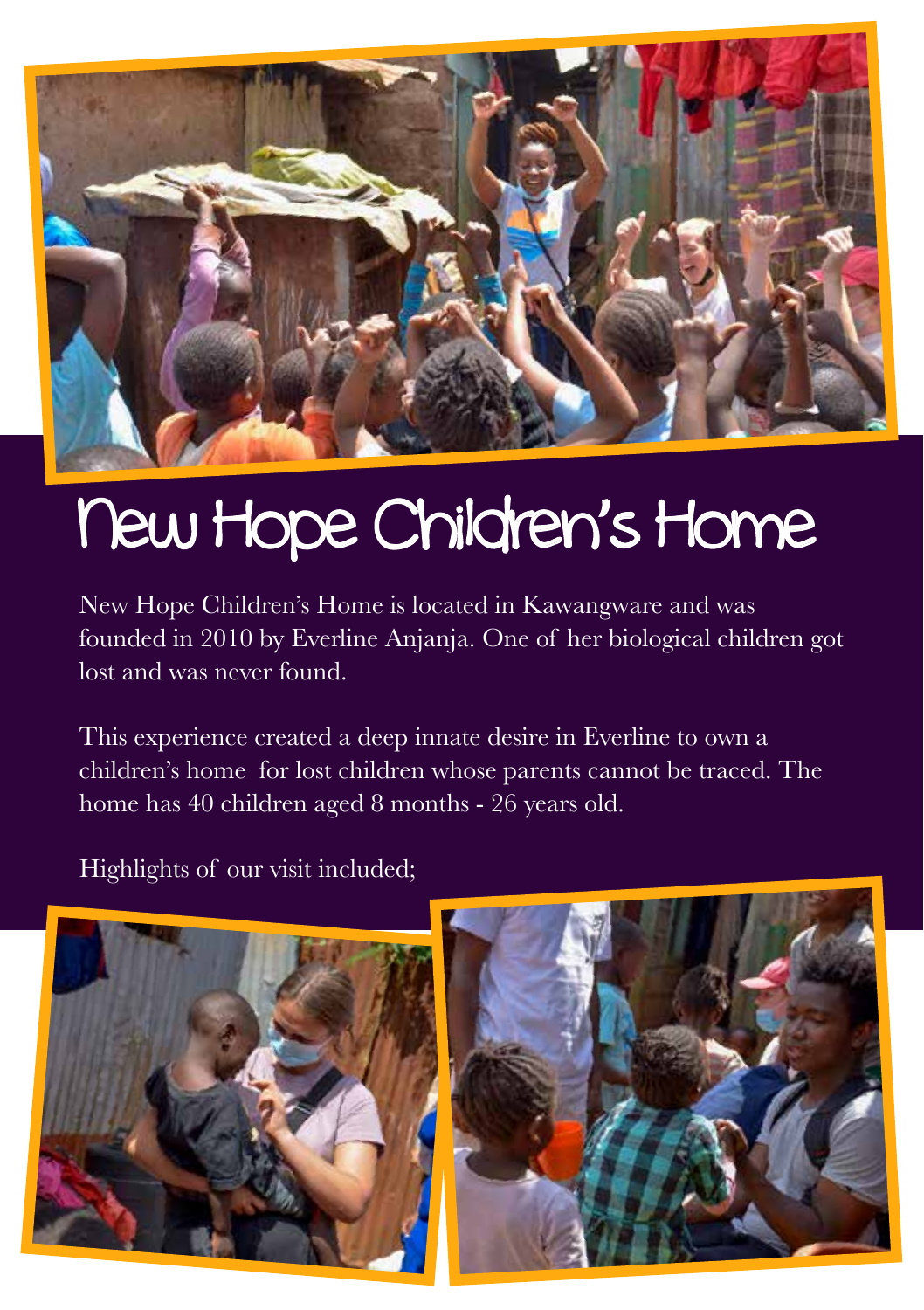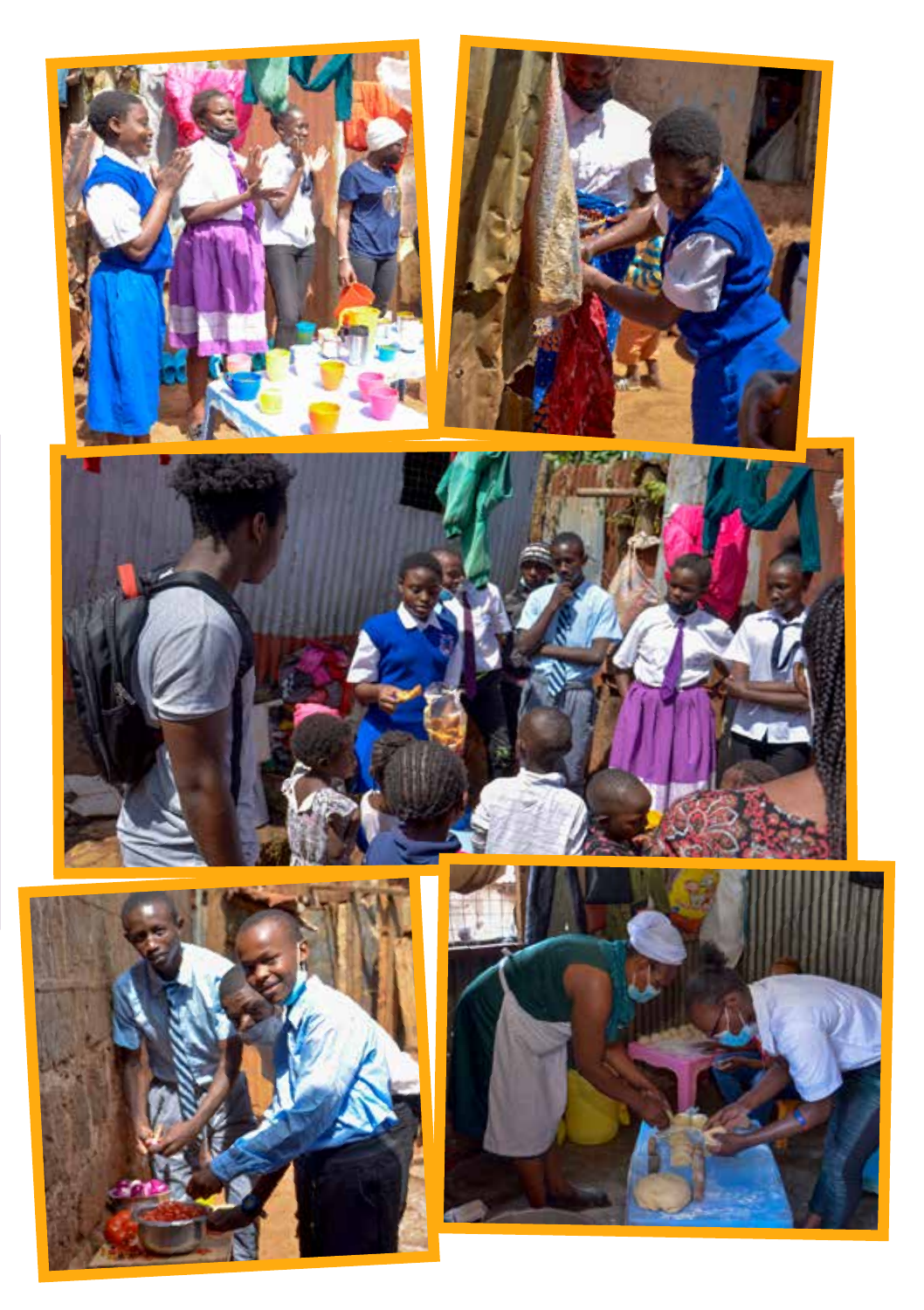### **Cooking**

Meet the day's cooking team as they prepare a special meal of chapati and beef stew for the children.









![](_page_3_Picture_6.jpeg)

Playing *"Play is the work of the child"*  Maria Montessori

![](_page_3_Picture_8.jpeg)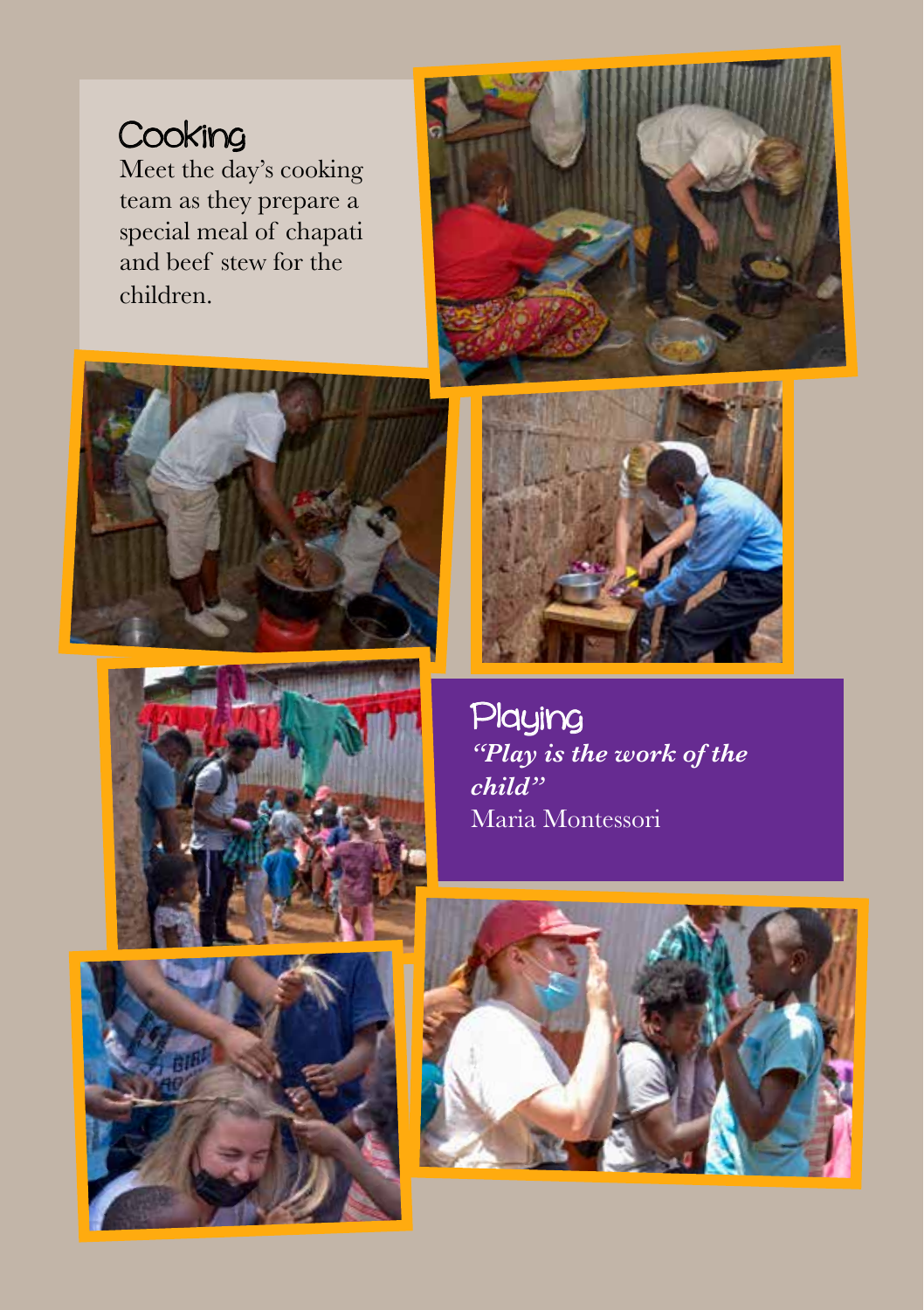![](_page_4_Picture_0.jpeg)

## Washing

Here is an opportunity for our scholars to serve as they learn on giving back to the community by cleaning the children's clothes and the entire home.

![](_page_4_Picture_3.jpeg)

## Christmas Gifts

The children enjoyed the gifts and sang some Christmas songs and this warmed our hearts to see them happy.

![](_page_4_Picture_6.jpeg)

![](_page_4_Picture_7.jpeg)

![](_page_4_Picture_8.jpeg)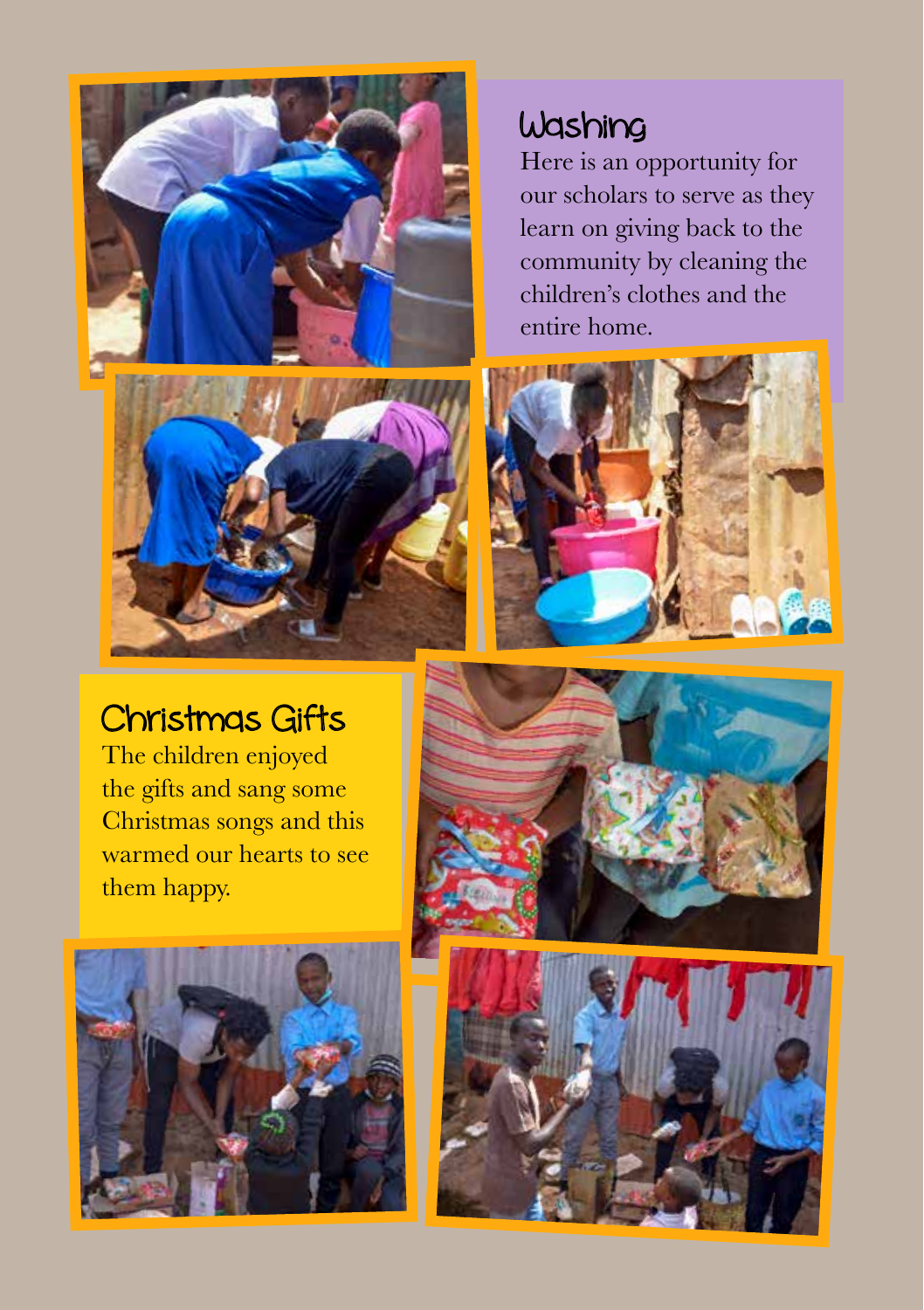### Our Experience

## ALEX KARUGA

My name is Alex Karuga a form 3 student at Kigumo Bendera Secondary School under the Logos Scholarship fund. This was a wonderful experience. I am really happy to have interacted with such amazing children. This has taught me to appreciate life and I will seek opportunities to give back to the community.

7679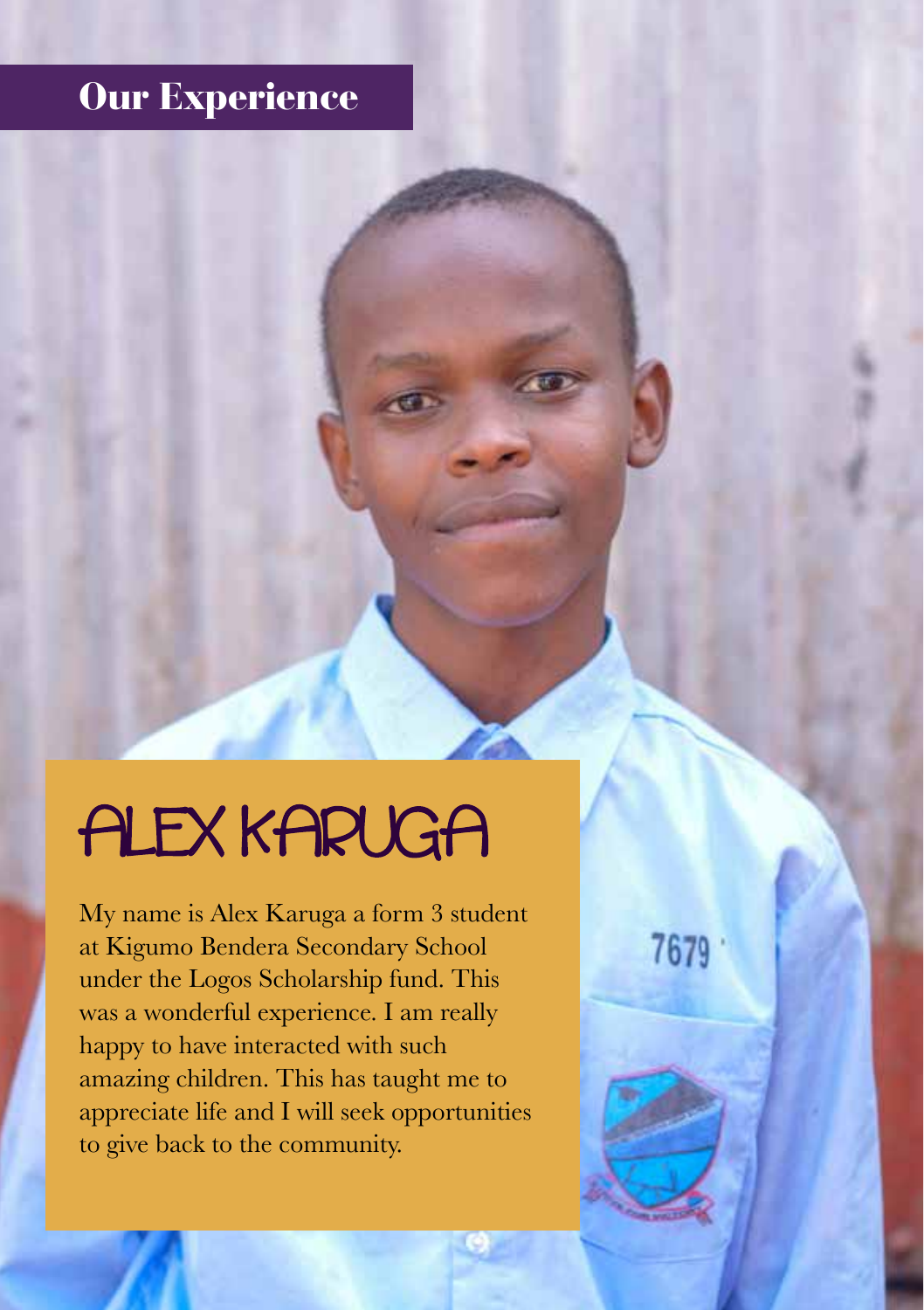# QUINTA AMBAYI

My name is Quinta Ambayi a form 1 student at Mbitini Girls High School. Helping out the children today was a great learning experience. Getting to know the children's struggles has taught me to appreciate the opportunity Logos has given me to study. I am inspired to work hard and always pray for others. I am grateful to the Logos team for giving me exposure on the art of giving back to my community. Thank you Logos!

![](_page_6_Picture_2.jpeg)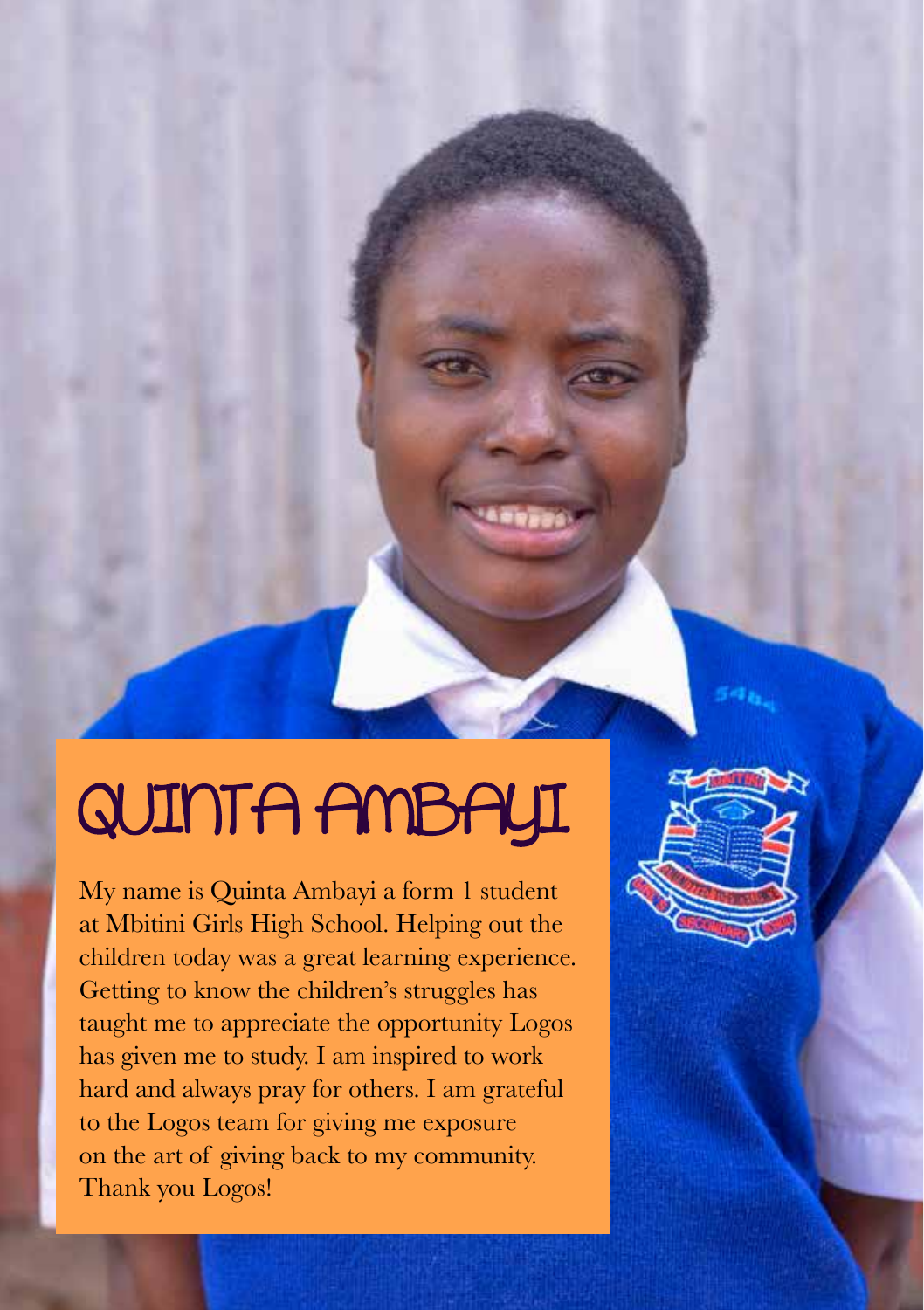![](_page_7_Picture_0.jpeg)

We thank our parents, scholars and Mentors who made this visit a success.

*"And may the Lord reward you for your kindness ..."* **Ruth 1:18**